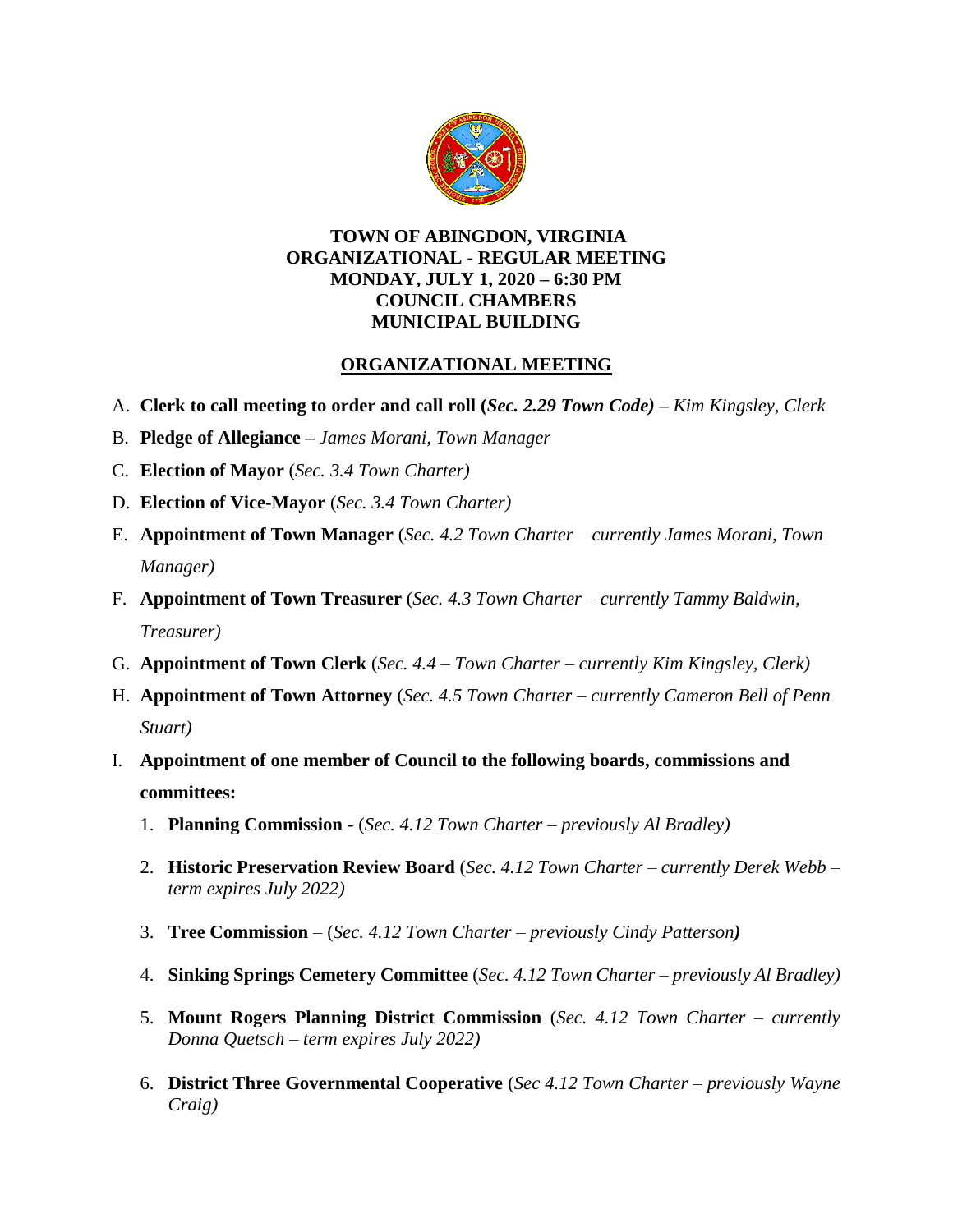- 7. **Tourism Advisory Commission** (*Sec. 4.12 Town Charter- previously Cindy Patterson)*
- 8. **Metropolitan Planning Organization** (*Sec. 4.12 Town Charter – previously Al Bradley)*
- 9. **Veterans Memorial Park Board** (*Sec. 4.12 Town Charter – previously Al Bradley)*
- 10. **Recreation Advisory Commission** (*Sec. 4.12 Town Charter – currently Derek Webb – term expires July 2021)*
- 11. **Infrastructure Advisory Committee** *(Sec. 4.12 Town Charter – previously Wayne Craig)*
- 12. **Finance Committee** *(Sec. 4.12 Town Charter – currently Donna Quetsch and Derek Webb – term expires July 2022)*

### **REGULAR MEETING**

### **DRAFT AGENDA**

*Welcome to the Town of Abingdon, Virginia Council Meeting. We appreciate your interest and we encourage public participation in our meeting. Your comments are important to our decision making process. Please note that there will be an opportunity during the meeting for you to address the Council members when the Mayor declares the public comments open. We do request that anyone addressing the Council, sign-up, approach the podium, identify your first and last name and give your complete mailing address.* 

### **A. APPROVAL OF AGENDA –** *Mayor*

**B. PUBLIC COMMENTS –** Please place your name on the sign-up sheet provided and comments are limited to three (3) minutes per person.

#### **C. APPROVAL OF MINUTES**

• June 15, 2020 Regular Meeting

### **D. PROCLAMATIONS**

#### **E. PETITION(S) AND PUBLIC HEARINGS**

- 1. Public Hearing Proposed Bond Issue by the Town in the Estimated Maximum Amount of \$2,500,000 with proceeds expected to be used to pay costs of constructing and equipping a recreational facility, to be known as the Abingdon Sports Complex, serving the residents of the Town**. –** *James Morani, Town Manager*
- 2. Public Hearing Proposed Bond Issue by the Town in the Estimated Maximum Amount of \$550,000 with proceeds expected to be used to pay costs of acquiring radiocommunication and other equipment for use by police and emergency responders of the Town. **–** *James Morani, Town Manager*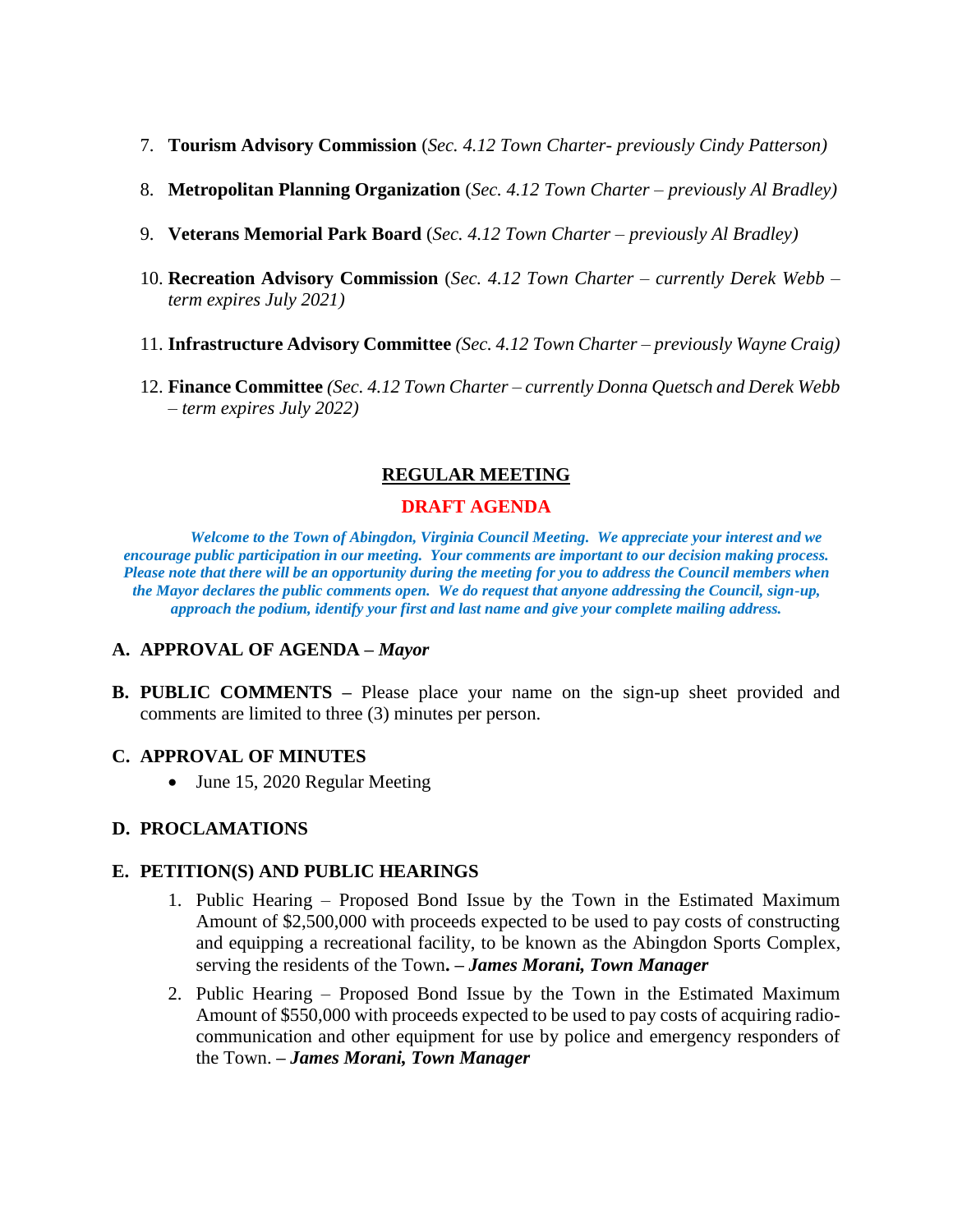3. Public Hearing – To solicit public input on local community development in relation to Community Development Block Grant (CDBG) funding for a project in the community. – *Tonya Triplett, Economic Development Coordinator*

### **F. RESOLUTIONS**

- 1. A Resolution Authorizing the Issuance and Sale of General Obligation Bonds of the Town of Abingdon in an Aggregate Principal Amount Not to Exceed \$8,750,000 and Authorizing the Refunding of Prior Bonds and Certain Related Actions – *James Morani, Town Manager*
- 2. A Resolution Declaring an Official Intent to Reimburse Certain Expenditures from the Proceeds of Bonds – *James Morani, Town Manager*
- 3. Fourth Amended Resolution to suspend disconnection of water and/or sewer service effective from the date of its passage until July 31, 2020, to any customer due to nonpayment. – *James Morani, Town Manager*

## **G. FIRST READING OF ORDINANCES**

## **H. SECOND READING OF ORDINANCES**

- 1. Proposed zoning text amendment to amend The Code of the Town of Abingdon, Appendix B – Zoning Ordinance, Article 8. OH Old and Historic District, Section 8-2. – Permitted uses – By Right, Subsection 8-2-4. – *Jason Boswell, Director of Planning*
- 2. Proposed zoning text amendment to amend The Code of the Town of Abingdon, Appendix B – Zoning Ordinance, Article 8. OH Old and Historic District, Section 8-2. – Permitted uses – By Right, Subsection 8-2-13. – *Jason Boswell, Director of Planning*

# **I. CONSIDERATION OF ANY BIDS**

## **J. MISCELLANEOUS BUSINESS AND COMMUNICATION FROM TOWN MANAGER**

- 1. Presentation regarding partnership between Abingdon Police Department and Highlands Community Services regarding the Crisis Intervention Team Assessment Center. – *Chief Jon Holbrook*
- 2. Discussion regarding vacation and sick leave policies *James Morani, Town Manager*
- 3. Consideration of Certification for Receipt of Coronavirus Relief Fund Payments *James Morani, Town Manager*
- 4. Consideration of date for upcoming work sessions, August December, 2020 *James Morani, Town Manager*
- 5. Consideration of a proposed date for Council to tour Town Departments *James Morani, Town Manager*

### **K. OLD BUSINESS**

1. Reconsideration of a proposed right of way and easement for an electric power line(s) to Appalachian Power Company, a Virginia corporation, on property known as "Fairview Farm and Foundation", located at or near 908 Hillman Highway, consisting of 421 feet, more or less. – *John Dew, Director of Public Works*